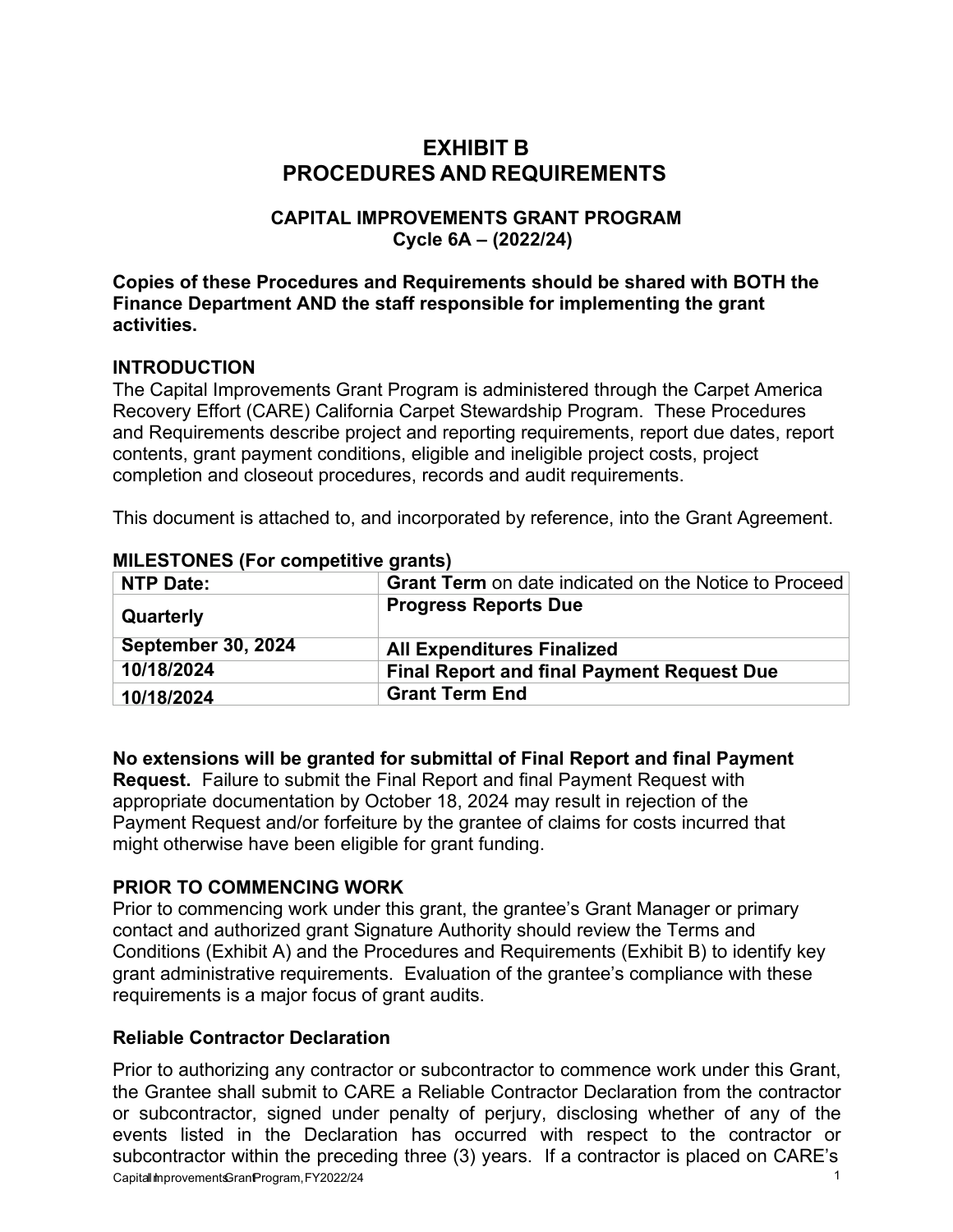Unreliable List after award of this Grant, the Grantee may be required to terminate that contract.

### **(For competitive grant programs) GRANT TERM**

The Grant Term begins on the date indicated in the Notice to Proceed. The Grant Term ends on October 18, 2024. October 18, 2024 is the date the Final Report and Final Payment Request are due to CARE. CARE may request reporting on project impacts for up to three years after the close of the Grant Term.

Grant-eligible program expenditures may start no earlier than the date on the Notice to Proceed. Eligible program costs must be incurred no later than September 30,2024.

CARE recommends reserving the period from October 1 to October 18 exclusively for the preparation of the Final Report and final Payment Request, though they may be completed earlier. **Costs incurred to prepare the Final Report and final Payment Request are only eligible for reimbursement during the Grant Term.**

# **ELIGIBLE COSTS**

All grant expenditures must be for activities, capital and costs specifically included in the approved Work Plan and approved Budget. Eligible costs must be incurred, services provided and capital received on or after the NTP date and before the end of the Grant Term.

Any proposed revision(s) to the Work Plan and/or Budget must be submitted in writing and reviewed and pre-approved in writing by the Grant Manager, CARE Executive Director and potentially the CARE Sustainable Plan Committee prior to grantee incurring the proposed expenditure. The approval document should be retained by the grantee for audit purposes. See Audit/Record Access section of the Terms and Conditions (Exhibit A).

Eligible costs are limited to the following:

- Capital investment, infrastructure and/or equipment used to increase recycled output and/or re-manufacture Tier 2 products using California-generated postconsumer carpet.
- Construction, renovation and/or expansion of collection, processing and/or manufacturing facilities to increase recycled output and/or re-manufacture Tier 2 products using California-generated post-consumer carpet. Funds used for collection must improve collection technology or the effectiveness of collection.
- Partnerships aimed at establishing or increasing the use of recycled output fiber, calcium carbonate, carpet carcass, commercial broadloom, or other material or component of CA post-consumer carpet waste stream.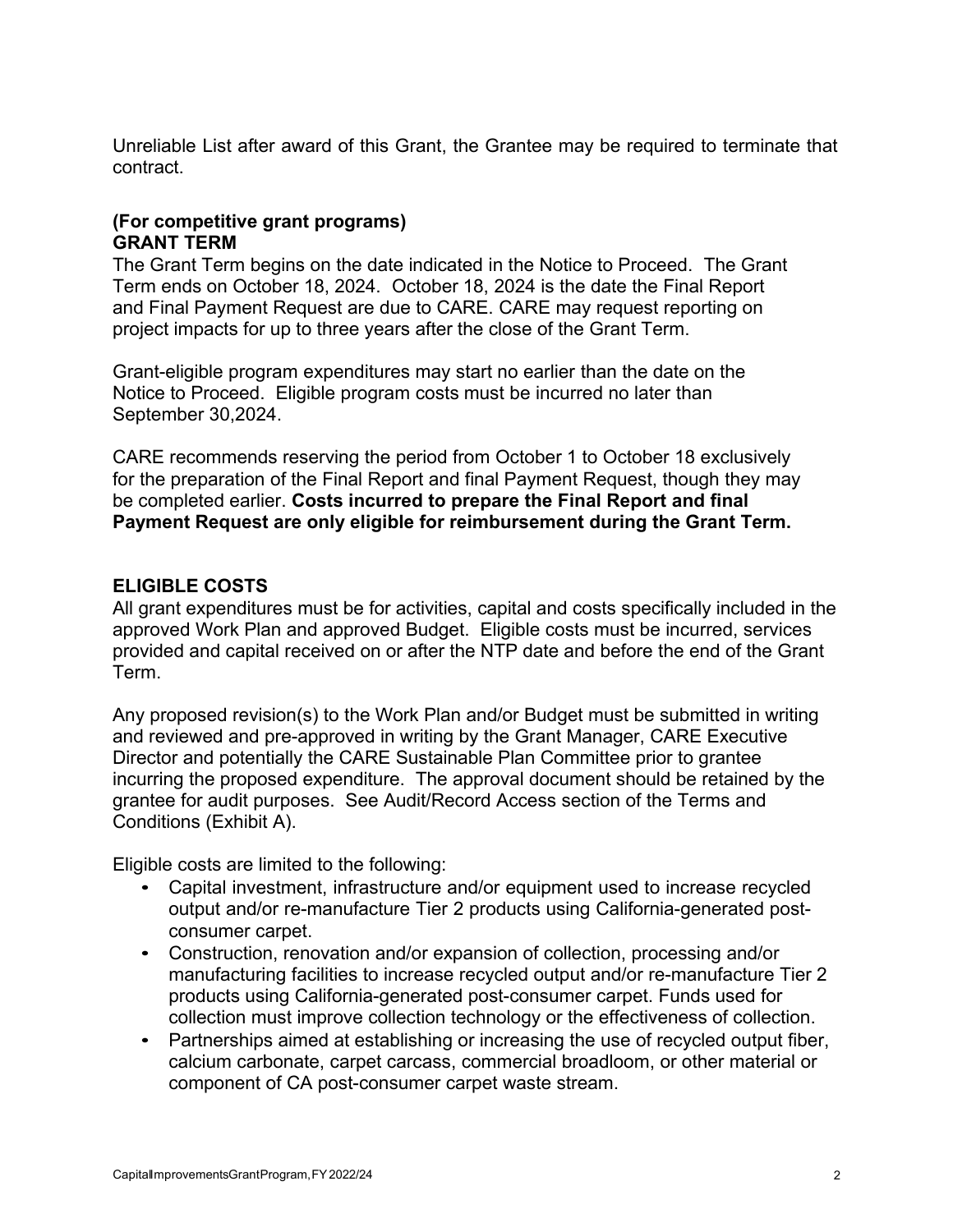# **INELIGIBLE COSTS**

Any costs not specifically included in the approved Budget and not directly related to capital improvements and the approved grant project are ineligible for reimbursement. Contact the Grant Manager if clarification is needed. Ineligible costs include, but are not limited to:

- Costs incurred prior to NTP date or after the end of the grant term.
- Costs associated with incineration for the purpose of sending ash to landfill, waste-to-energy, kiln, Carpet As Alternative Fuel, and landfilling. Projects must adhere to the California waste hierarchy; non-recyclable portions of the PCC gross collections should be prioritized for other diversion prior to disposal by landfill.
- Costs exceeding five percent (5%) of the total amount requested for permitting, public education and outreach, indirect costs.
- Costs exceeding 10% for product sales and marketing.
- Expenditures such as travel and mileage, overhead and salaries.
- Design and engineering costs greater than five percent (5%) of the total grant amount.
- Costs related to environmental review of the project, including the preparation of environmental impact reports.
- Purchase of recycled carpet feedstock.
- Purchase of offsets.
- Costs deemed unreasonable by CARE; costs that are unrelated to the grant project.

**ACKNOWLEDGEMENTS**: The grantee shall acknowledge CARE's California Carpet Stewardship Program support each time projects funded, in whole or in part, by this Agreement are publicized in any medium, including news media, brochures, blogs, or other types of promotional materials. The acknowledgement of CARE's support must incorporate the CARE California program logo. Initials or abbreviations for CARE's California Carpet Stewardship Program shall not be used. The Grant Manager may approve deviation from this requirement on a case-by-case basis where such deviation is consistent with CARE's Communication Strategy and Outreach Plan.

### **REPORTING REQUIREMENTS**

Quarterly Progress Reports and a Final Report are required by this Agreement; however, the Grant Manager may request a Progress Report at any time during the Grant Term. All reports must be e-mailed to the Grant Manager, who will send out the reporting document three weeks before the reporting document deadline.

The reports must be current, include all required sections and documents, and must be approved by the Grant Manager before any Payment Request can be processed. Failure to comply with the specified reporting requirements may be considered a breach of this Agreement and may result in the termination of this Agreement or rejection of the Payment Request and/or forfeiture by the grantee of claims for costs incurred that might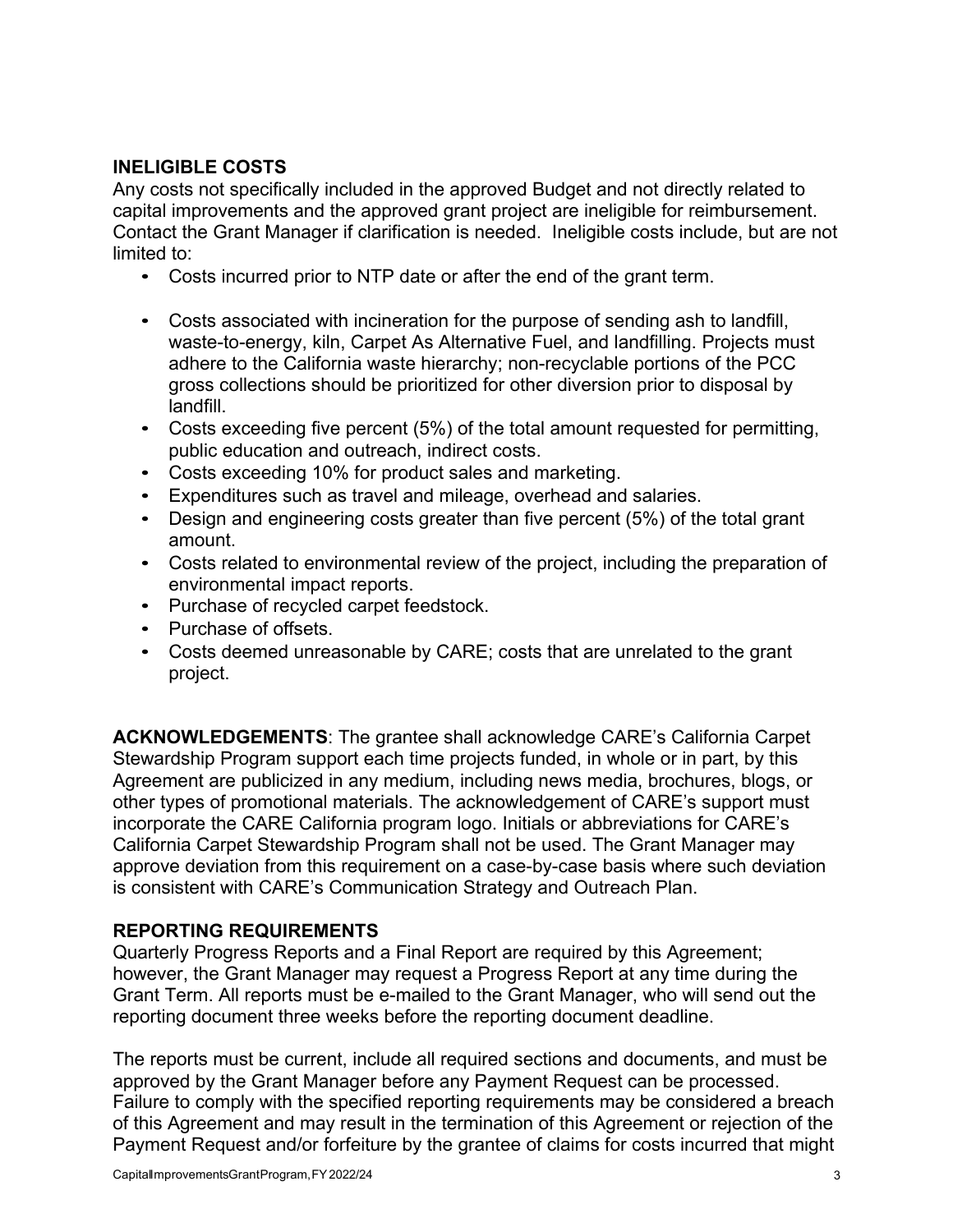otherwise have been eligible for grant funding. Any problems or delays must be reported immediately to the Grant Manager.

#### **PROGRESS REPORT**

The grantee must submit a Quarterly Progress Report. The link to the online form will be sent by the grant manager 3 weeks in advance of the due date. The report may include the following:

- How funds have been used to date.
- A description of work completed according to categories outlined in the work plan. How will the grantee complete delayed tasks to make up the lost time?
- What have been some of the project challenges and how have they been overcome?
- Partnerships established and for what purpose.
- Quantities of California generated post-consumer carpet collected, recycled and/or remanufactured to date, including new products being produced and timeline and quantity thresholds for collection. Sources of new lbs reported.
- A plan for any collected material: How will diversion follow the California waste hierarchy?
- Quantity of CA PCC used for waste-to-energy, kiln, Carpet As Alternative Fuel or landfilled.
- Documentation that the project is utilizing feedstock generated in CA.
- Number and type of California jobs created to date.
- Conservation measures met to date, such as MTCO2e avoided and improvements to water conservation.
- Impact by material type.
- Project photos.
- Work to be conducted during the subsequent grant reporting period and any adjustments to the work plan.
- List any changes to all permits, licenses, certifications, contracts or filings relevant to the grant work.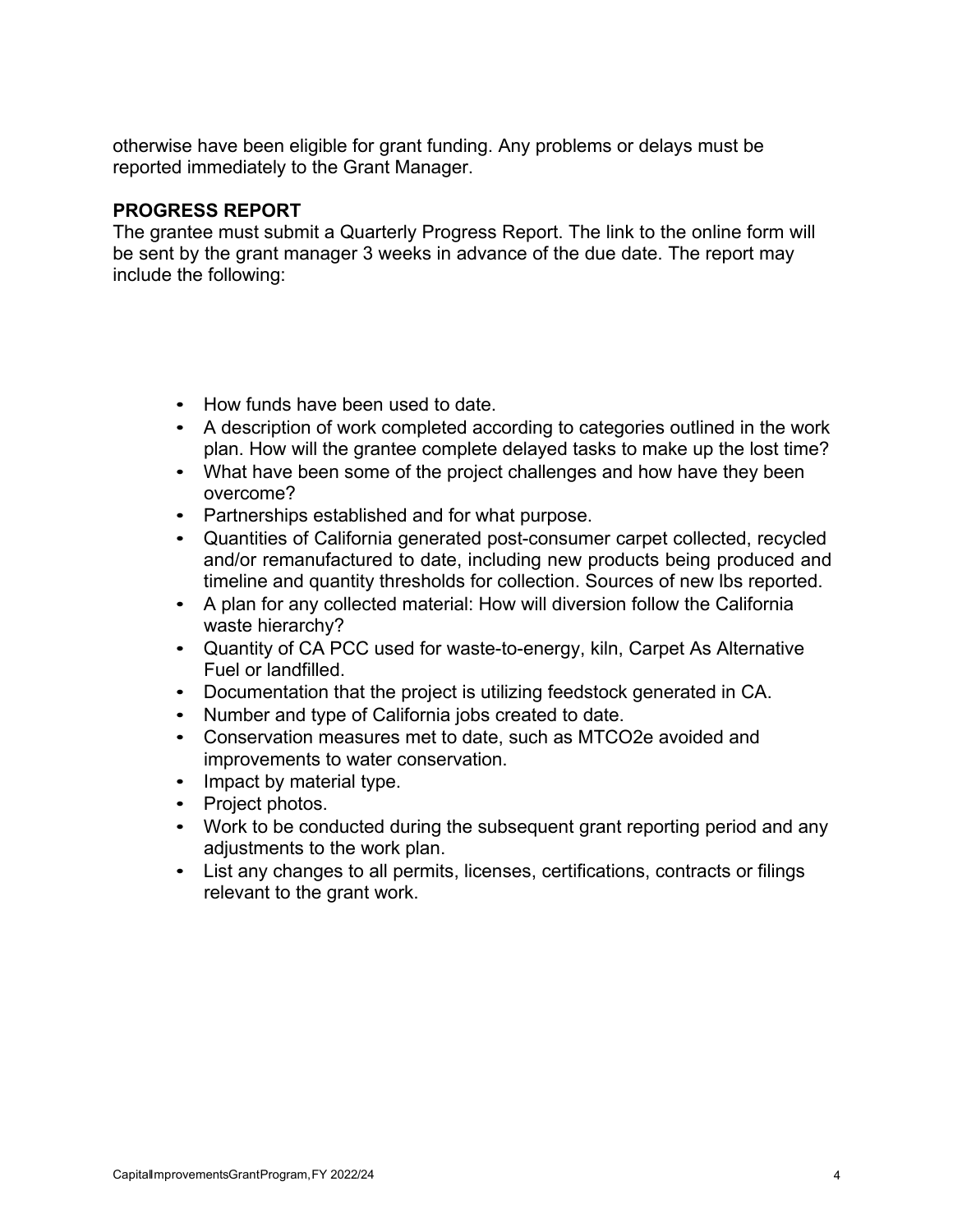### **FINAL PROGRESS REPORT**

**The Final Progress Report** is due **October 18, 2024.** This report should cover grant activities **from the NTP** through **September 30, 2024.** The following items shall be included:

1. The Grant Number, Grantee's name and Grant Term. The following disclaimer statement on the cover page:

"The statements and conclusions of this report are those of the grantee and not necessarily those of the Carpet America Recovery Effort (CARE), its employees, or the State of California. CARE makes no warranty, express or implied, and assumes no liability for the information contained in the succeeding text."

- 2. A breakdown of the budget: How have funds been allocated?
- 3. How have milestones been met?
- 4. What challenges did the project encounter and how were they overcome?
- 5. Partnerships established and for what purpose.
- 6. Quantities of California generated post-consumer carpet collected, recycled and/or remanufactured to date, including new products being produced and timeline and quantity thresholds for collection. Sources of new lbs reported.
- 7. Measurable increases in recycled carpet output.
- 8. A plan for any collected material: How will diversion follow the California waste hierarchy?
- 9. Quantity of CA PCC used for waste-to-energy, kiln, Carpet As Alternative Fuel or landfilled.
- 10.Documentation that the project is utilizing feedstock generated in CA.
- 11.Quantity and type of California jobs created to date.
- 12.Conservation measures met to date, such as MTCO2e avoided and improvements to water conservation.
- 13.Impact by material type.
- 14.Project photos.
- 15.Does the grantee anticipate project impacts beyond the grant term, and if so, what are the impacts in terms of scope and scale? Please quantify anticipated continued increases to recycled output, Tier 2 products, greenhouse gas reductions and related metrics.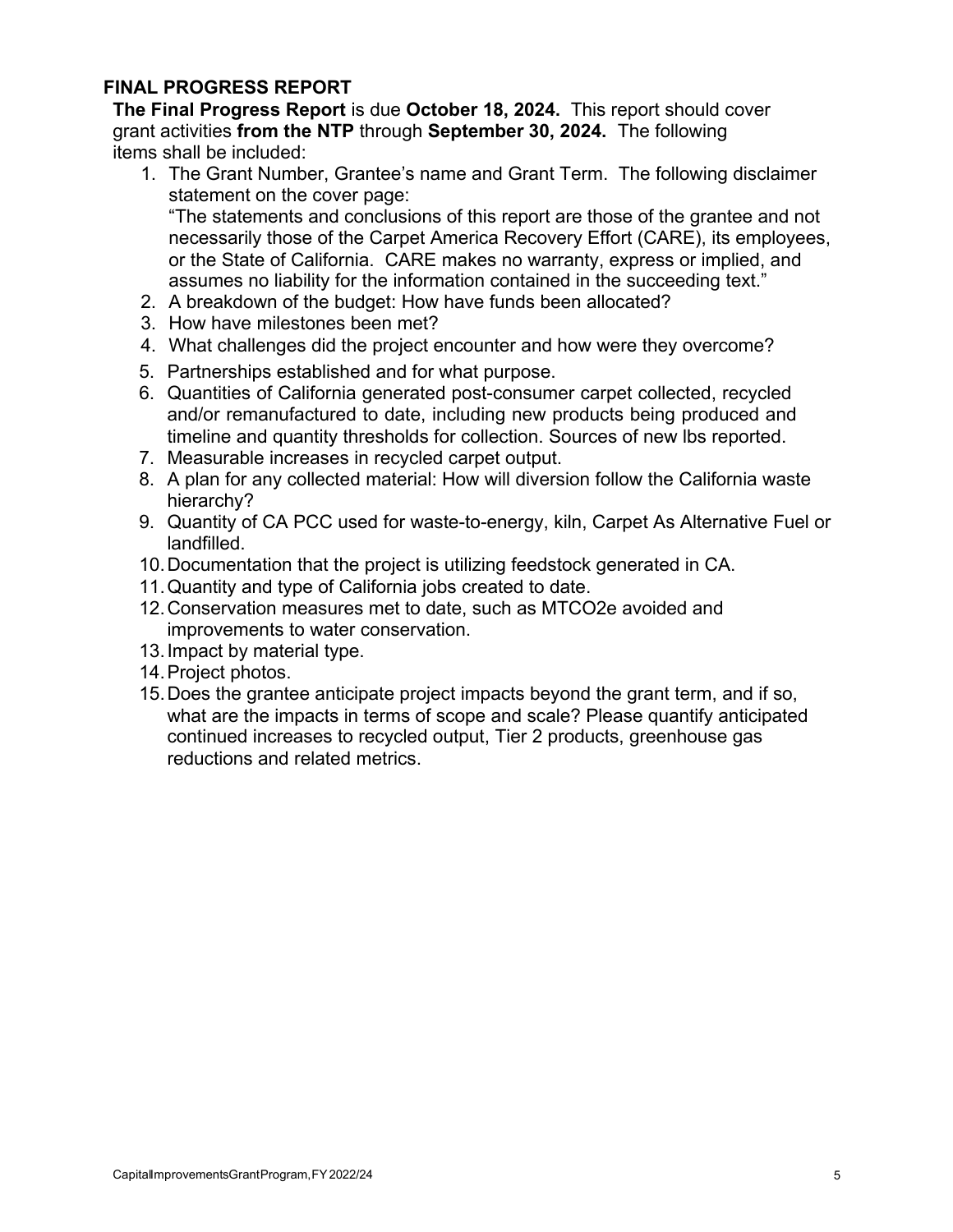### **GRANT PAYMENT INFORMATION**

- 1. Payment to the grantee for eligible grant expenses is made on a reimbursement basis only, unless otherwise approved by CARE, and for only those materials and services specified in the approved grant application. Pertinent documentation may include invoices, receipts, purchase orders with proof of payment, expenditure itemization summary. Proof that multiple vendors were solicited during expenditure bidding processes unless there is a sole source justification made. Equipment purchased previously will not be eligible for payment. Collection equipment will not be reimbursed until PCC sources are disclosed.
- 2. Equipment purchased with CARE grant funds shall be used only for the intended purpose outlined in the grantee's project work plan. Equipment purchased with CARE grant funds shall not be decommissioned without making every reasonable effort to remedy the equipment malfunction(s).
- 3. Equipment purchased with CARE grant funds shall not be transferred to the grantee from any other entity affiliated with grantee or grantee's company, or any internal division of grantee's company, for any purpose. The entity purchasing the equipment using CARE grant funds must be the sole processor using the equipment.
- 4. Reimbursement may be requested only five times during the Grant Term. In conjunction with (or after) submission of the Progress Reports and in conjunction with the Final Report. CARE may consider additional reimbursement of capital expenses outside of the payments coinciding with progress reports and the final report.
- 5. The grantee must submit the required Progress Reports/Final Report, and the Grant Manager must approve the report prior to, or concurrent with, submission of the Grant Payment Request.
- 6. The grantee must submit a completed Grant Payment Request and provide supporting documentation as described in the "Payment Request and Documentation" section for completed project(s) only.
- 7. Grant payments will be made only to the grantee. It is the grantee's responsibility to pay all contractors and subcontractors for purchased goods and services.
- 8. Ten percent of each approved Grant Payment Request will be withheld and retained until all conditions stipulated in the Agreement, including submission and Grant Manager approval of the Progress and/or Final Report, have been satisfied. Reimbursement of the 10 percent retention must be requested in the final Grant Payment Request. An additional 10 percent of costs associated with any storage management plan will also be withheld until the stored PCC is diverted.